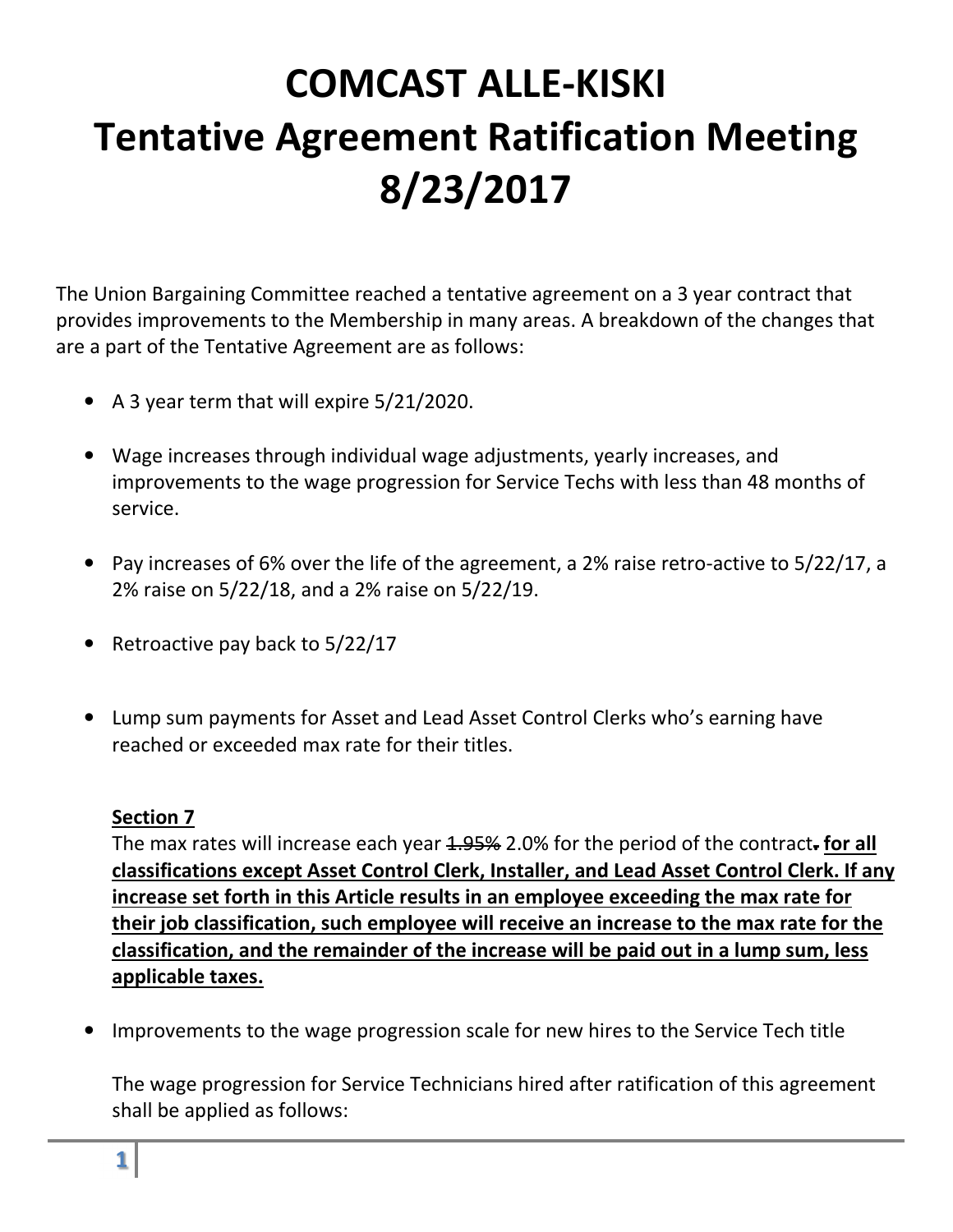- Extend probation for new employees to six  $(6)$  months at which time they must be qualified on all product lines and services.
- The starting rate shall be **\$13.50** \$12.69 per hour and progress as following as long as the employee remains active and in good standing.
- After the continuous completion of six (6) months shall move to \$14.00 \$13.00.
- After the continuous completion of twelve (12) months the rate shall move to **\$14.75** \$13.50.
- After continuous completion of twenty-four (24) months the rate shall move to **\$15.25** \$14.00.
- After the continuous completion of thirty-six (36) months the rate shall move to **\$15.75** \$14.50.
- After the continuous completion of forty-eight (48) months the rate shall move to **\$16.50** \$15.00.

Employees will not be eligible for the general wage increase while in the wage progression stage.

#### **Article 9 Training**

• New language which requires the Company to solicit volunteers for training first.

#### **Article 9 Section 4**

Section 4: All training, whether required or voluntary, will be scheduled by bargaining unit seniority. **When the Company requires that training be provided to employees it shall first solicit volunteers from within the classification to be trained. The training shall be first provided to the most senior volunteer.** The Company shall allow bargaining unit employees to enroll in self development NCTI and SCTE courses, on their own time, on the same basis and terms as non-bargaining unit employees in the Region.

## **After all volunteers have been exhausted the training of the remaining employees in the classification will occur by descending bargaining unit seniority.**

**With regard to remedial training, the Company shall have the right to determine the training schedule in any manner it deems reasonable and appropriate.** 

# **Article 15 Hours of Work**

# **Article 15 Section 2(f)**

Section 2(f): Where practicable, days off will be scheduled consecutively. For the life of the contract there will be no regularly scheduled shift, which includes both Saturday and Sunday as regularly scheduled work days. In the event there is a split shift scheduled that schedule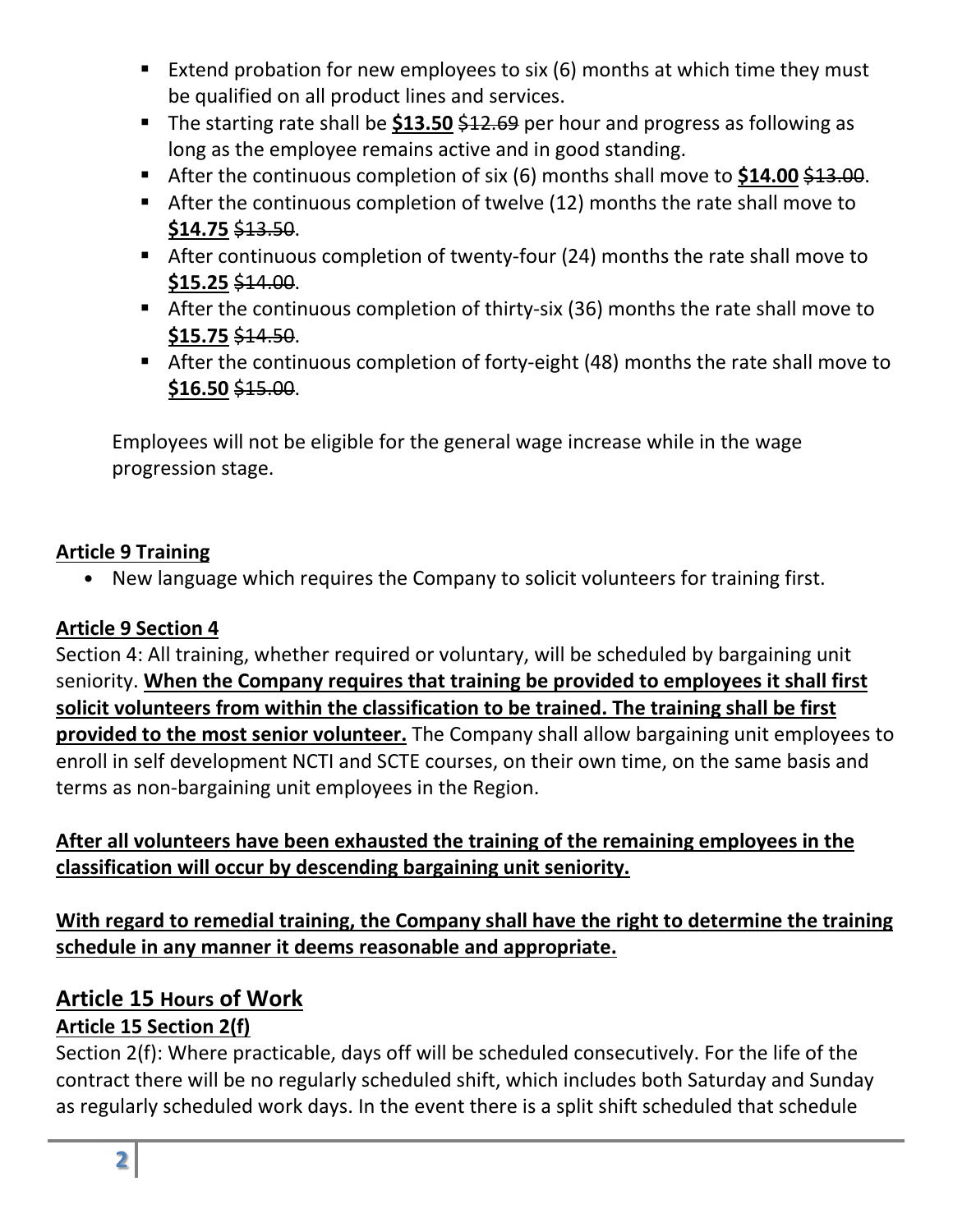shall not include weekend work, **unless it is a ten (10) hour, four (4) day shift schedule** and will be scheduled the late shift.

#### **Article 19 On Call/Standby Duty and Pay**

• Improvements to standby pay including Holidays

## **Article 19 Section 2(i)**

Section 2(i): Any technician assigned to standby duties shall be paid \$30.00 \$35.00 per day as a standby allowance whether he/she is called out to perform services in the field or not. **When an observed Holiday falls during a standby week (as defined in paragraph g, above), the technician assigned the standby duty shall be paid \$60.00 for the Holiday whether he/she is called out to perform services in the field or not.**

## **Article 20**

• Improved Shift Differential language. Previous Article 20 language replaced with the language below.

## **Article 20**

**Bargaining unit employees shall be eligible for the same shift differentials as non-bargaining unit employees in the Keystone Region – West who work in similar job classifications, under the same terms, criteria and eligibility, effective the first pay period after ratification of the Collective Bargaining Agreement. The employer shall have the right to add to, delete, or modify such shift differentials unilaterally and at its sole discretion, without obligation to bargain, provided such changes are uniformly applied to unit and non-unit employees in the Keystone Region – West who work in similar job classifications. The Company will notify the Union thirty (30) days prior to any changes.** 

## **Article 27 Holidays/Holiday Pay**

## **Article27 Section 4**

Section 4: To receive holiday pay an employee otherwise eligible must work the **their** full scheduled workdays immediately before and after the Holiday, unless they are excused from work. **In addition, if an employee is scheduled to work on a designated Holiday, the employee must work their scheduled shift on the Holiday in order to be eligible for Holiday pay.** 

## **Article 33 Discipline**

• Modifications to discipline language

# **Article 33 Section 2(h), Category 'A' Serious Offenses**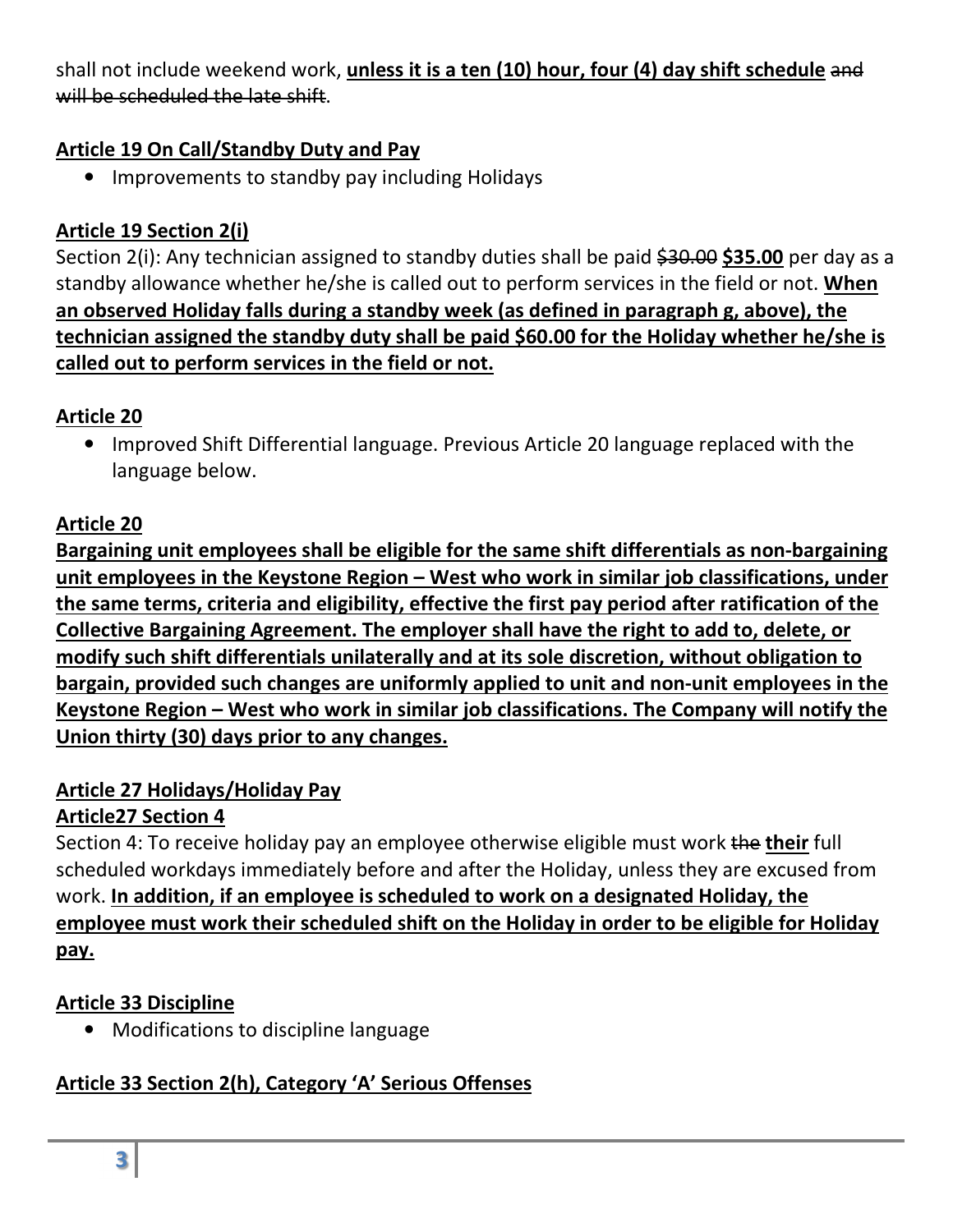h. Unprovoked fighting with or assaulting a representative of management, **or** fellow employee or customer;

## **Article 33 Section 2(k), Category 'A' Serious Offenses**

k. Conviction of any drug-related crime or for any felony **offense** involving theft or physical force, regardless of where and when such unlawful conduct occurred;

## **Article 33 Section 2(e), Category 'C' Serious Offenses**

e. Using profane or abusive language without provocation to a fellow employee during the workday (*including meal period, break time, overtime assignments, standby assignments or call-outs*) while on or off the Company's premises or, at any time on the Company's premises.

• New discipline language

#### **Article 33 Section 2(o), Category 'A' Serious Offenses**

## **o. Physical or verbal altercations with customers except when the employee's physical being is in danger and self-defense is required;**

#### **Article 37 Substance Abuse Policies and Procedures Article 37 Section 4(2)(a)**

Section 4(2)(a): Any employee involved in a work related accident and/or a motor vehicle accident, as defined herein, shall immediately notify his/her supervisor and/or other designated management representative (regardless of the day and/or time of day or night at which the accident occurred) and shall may be required to submit to a drug/alcohol test-, as **determined by management. When testing is required,** in cases of a work related accident, as defined herein, the drug/alcohol testing shall take place and be conducted at the time such medical treatment is provided. (Moreover, if a unit employee is a passenger in the vehicle at the time of the vehicular accident and sustains an injury, he/she shall **may** also be required to submit to a drug/alcohol test.) **All post-accident testing set forth in this Agreement may be modified to comply with any applicable and mandatory post-accident testing rules and regulations promulgated by OSHA prior to and during the term of this Agreement.**

## **Article 43 TTO Availability**

• Increased flexibility in TTO availability and scheduling

## **Article 43 Section 1**

Section 1: A minimum of 20% of the employees working the same shift in the same job classification shall be permitted to be scheduled off on a given day. When the application of the percentage figure specified above results in other than a whole number, the number yielded will be rounded up to the next whole number.